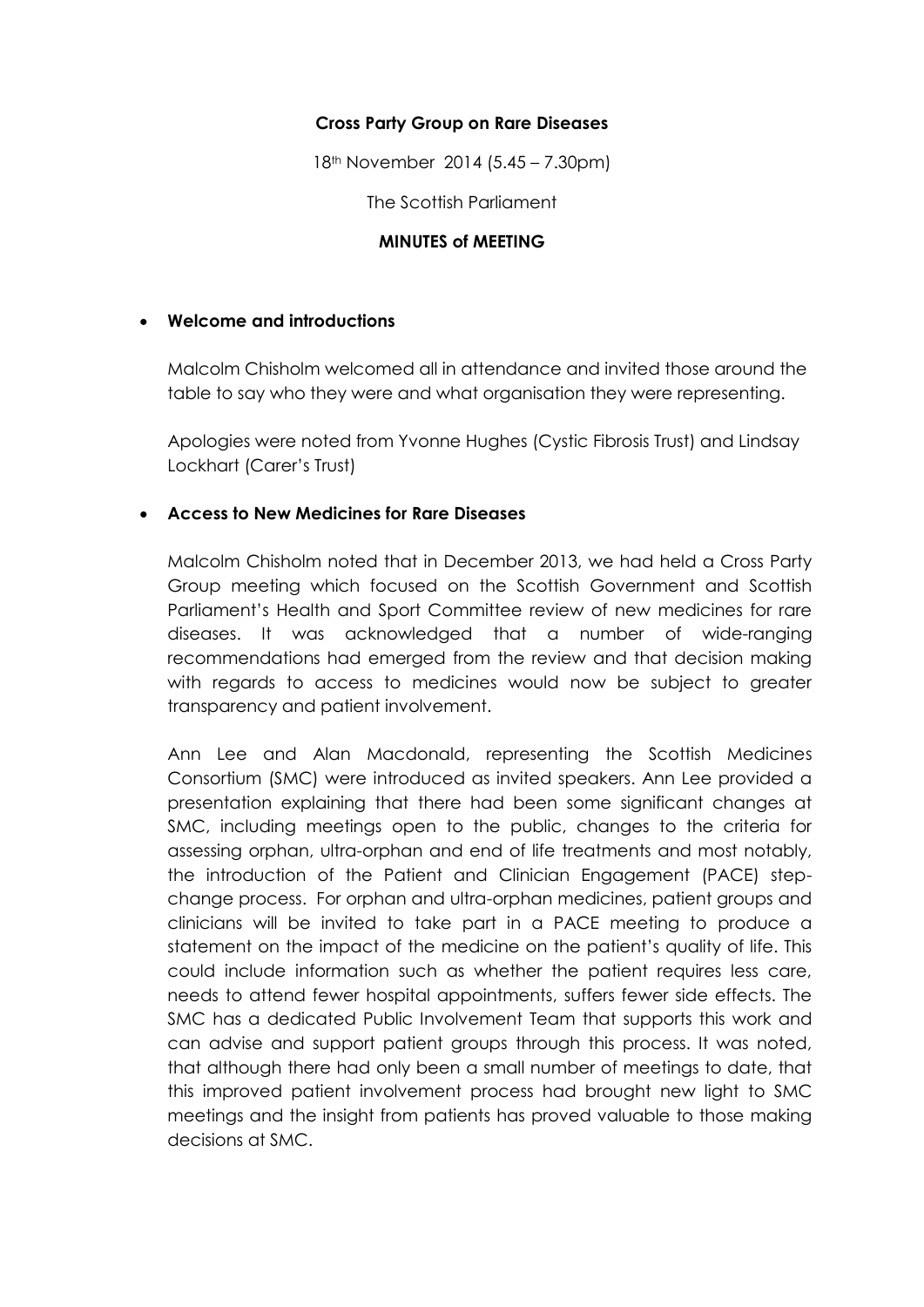Kathryn Fergusson, Head of Medicines for the Scottish Government, was then invited to speak and to share information on the New Medicines Fund. Kathryn explained that, unlike other parts of the UK, the Scottish Government had created the New Medicines Fund to reinvest money generated by the Pharmaceutical Price Regulation Scheme (PPRS). The New Medicines Fund represents a dedicated £40million and expands, and replaces, the Rare Conditions Medicines Fund set up in 2013. It was noted that in 2013/14 the Rare Conditions Medicines Fund supported the cost of 45 different medicines benefiting more than 200 patients. These include Ivacaftor for cystic fibrosis, eculizumab for atypical hemolytic-uremic syndrome and PNH.

Kathryn noted that the interim arrangements that had been put in place for Individual Patient Treatment Requests (IPTRs) were working extremely well and that there was an increase in the number of patients accessing medicines for rare diseases. It was noted that the Scottish Government were still committed to rolling out the Peer Approved Clinical System, which will ultimately replace IPTRs, however this would be subject to a pilot system and phased introduction to ensure that there no disruption to access to medicines for rare disease patients was caused by a rushed change over. Kathryn noted that the Scottish Government were also keen to ensure pharmaceutical companies submitted medicines for assessment through the SMC and encouraged patient groups to call for this too. It was also noted that should any patients or families have difficulties in obtaining a medicine through the interim IPTR arrangements, that patient groups should contact Kathryn who would be more than happy to look into the matter.

During discussions patient groups made it clear that the changes at SMC had been welcomed and that patient groups and patients could have more confidence in this system. It was acknowledged that the Public Involvement Team at SMC were incredibly helpful and had been a welcome addition to SMC. Patient groups were keen to see the introduction of the new Peer Approved Clinical System (PACS), but were also keen to ensure that patients were not adversely affected during the transition from the interim IPTR arrangements. Patient groups noted that clear guidance on PACS and the New Medicines Fund would be welcomed by the rare disease community, including clinicians.

# **AOB**

# **Lothian Immunology**

Rae McNairney, representing PID UK (Primary Immunodeficiency UK), provide an insight to current immunology services in NHS Lothian. She explained that there was not an adult immunology service in NHS Lothian, despite a relatively high number or patients being present in the Lothian area. NHS Lothian is the